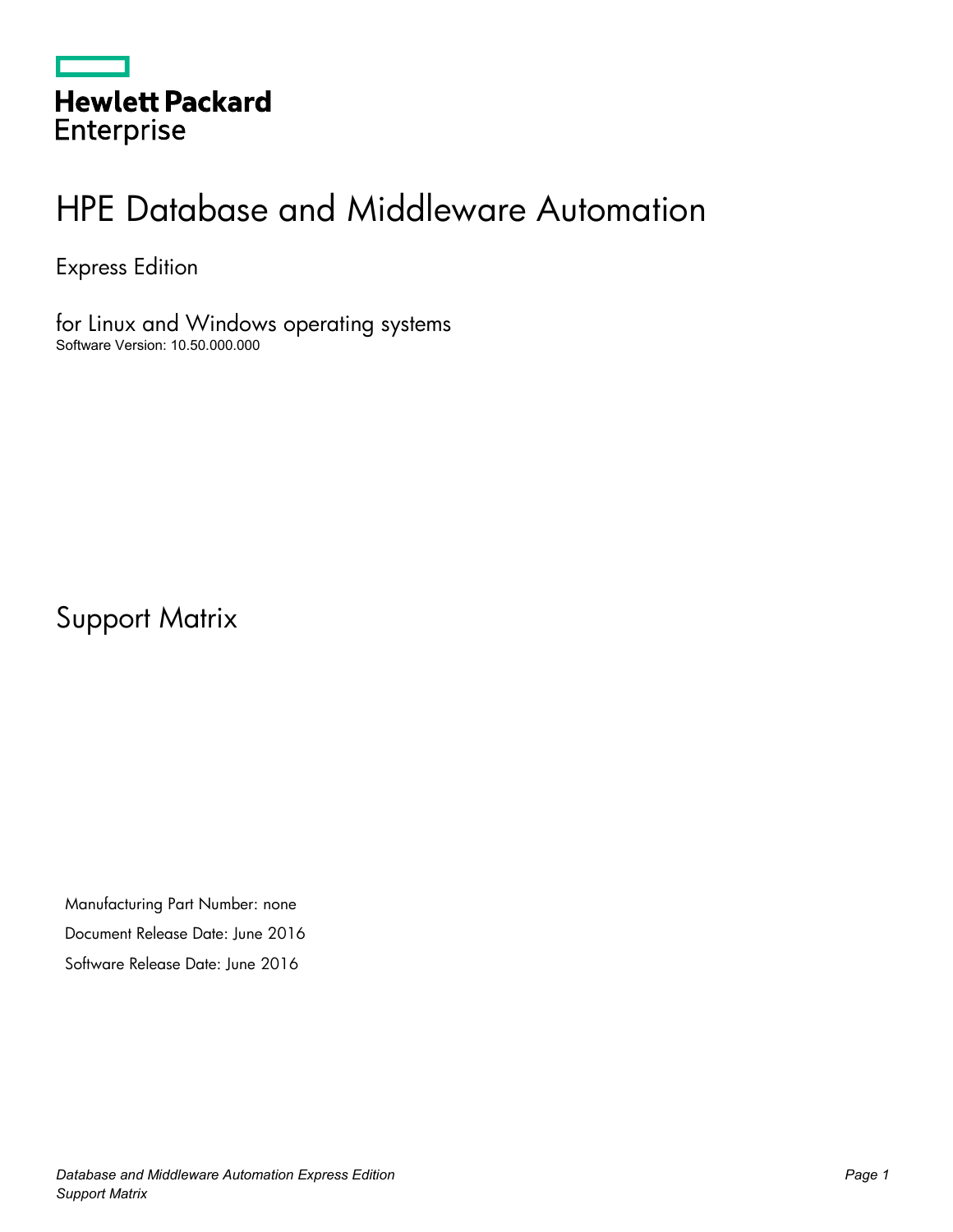# Legal Notices

#### **Warranty**

The only warranties for Hewlett Packard Enterprise products and services are set forth in the express warranty statements accompanying such products and services. Nothing herein should be construed as constituting an additional warranty. HPE shall not be liable for technical or editorial errors or omissions contained herein.

The information contained herein is subject to change without notice.

#### Restricted Rights Legend

Confidential computer software. Valid license from HPE required for possession, use or copying. Consistent with FAR 12.211 and 12.212, Commercial Computer Software, Computer Software Documentation, and Technical Data for Commercial Items are licensed to the U.S. Government under vendor's standard commercial license.

#### Copyright Notices

© Copyright 2016 Hewlett Packard Enterprise Development LP

#### Trademark Notices

Adobe™ is a trademark of Adobe Systems Incorporated.

Microsoft® and Windows® are U.S. registered trademarks of Microsoft Corporation.

UNIX<sup>®</sup> is a registered trademark of The Open Group.

This product includes an interface of the 'zlib' general purpose compression library, which is Copyright © 1995-2002 Jean-loup Gailly and Mark Adler.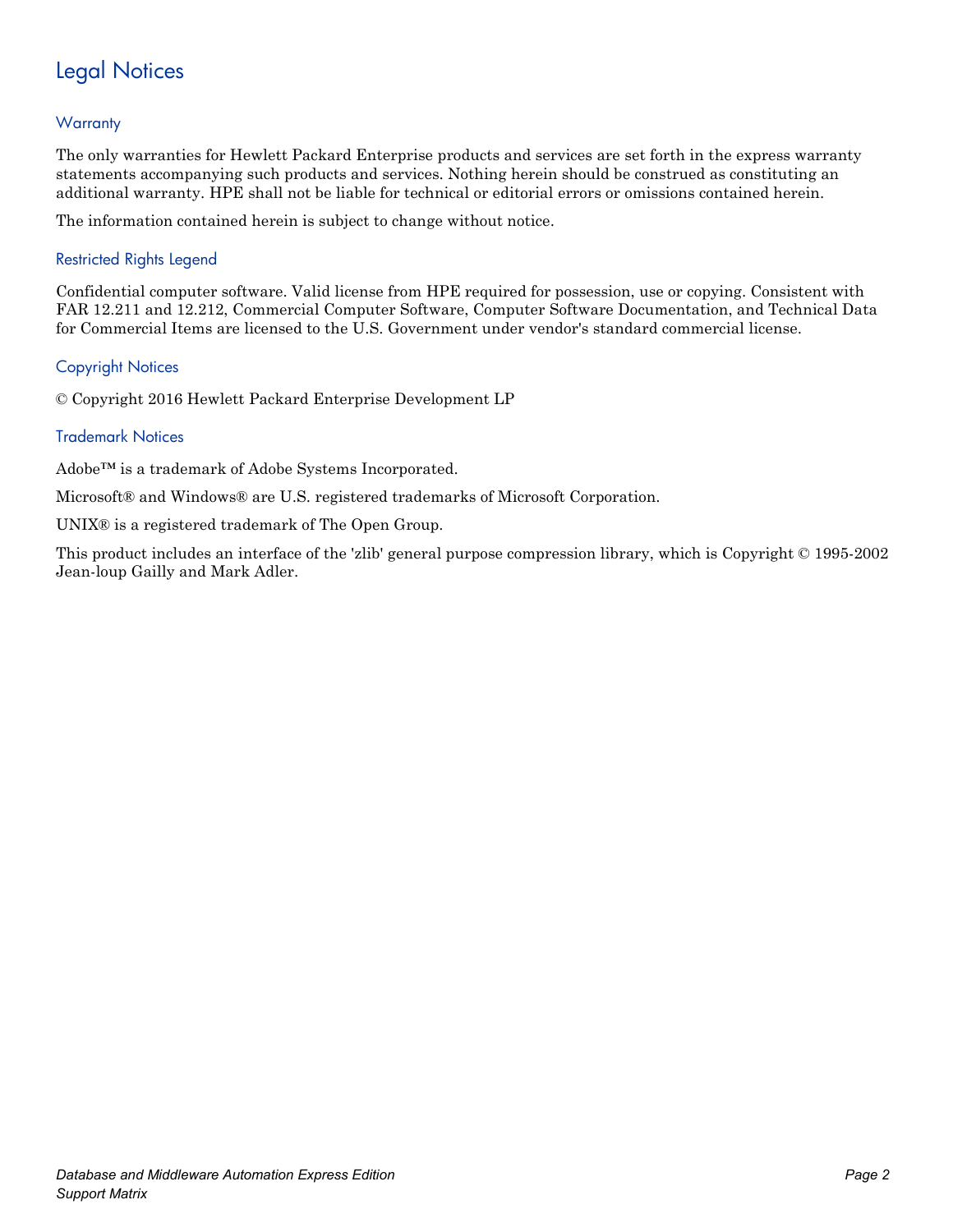# Documentation Updates

The title page of this document contains the following identifying information:

- Software Version number, which indicates the software version.
- Document Release Date, which changes each time the document is updated.
- Software Release Date, which indicates the release date of this version of the software.

To check for recent updates or to verify that you are using the most recent edition of a document, go to:

#### **<https://softwaresupport.hp.com/>**

This site requires that you register for an HP Passport and sign-in. To register for an HP Passport ID, go to:

#### **<https://hpp12.passport.hp.com/hppcf/createuser.do>**

Or click the **Register** link at the top of the HPE Software Support page.

You will also receive updated or new editions if you subscribe to the appropriate product support service. Contact your HPE sales representative for details.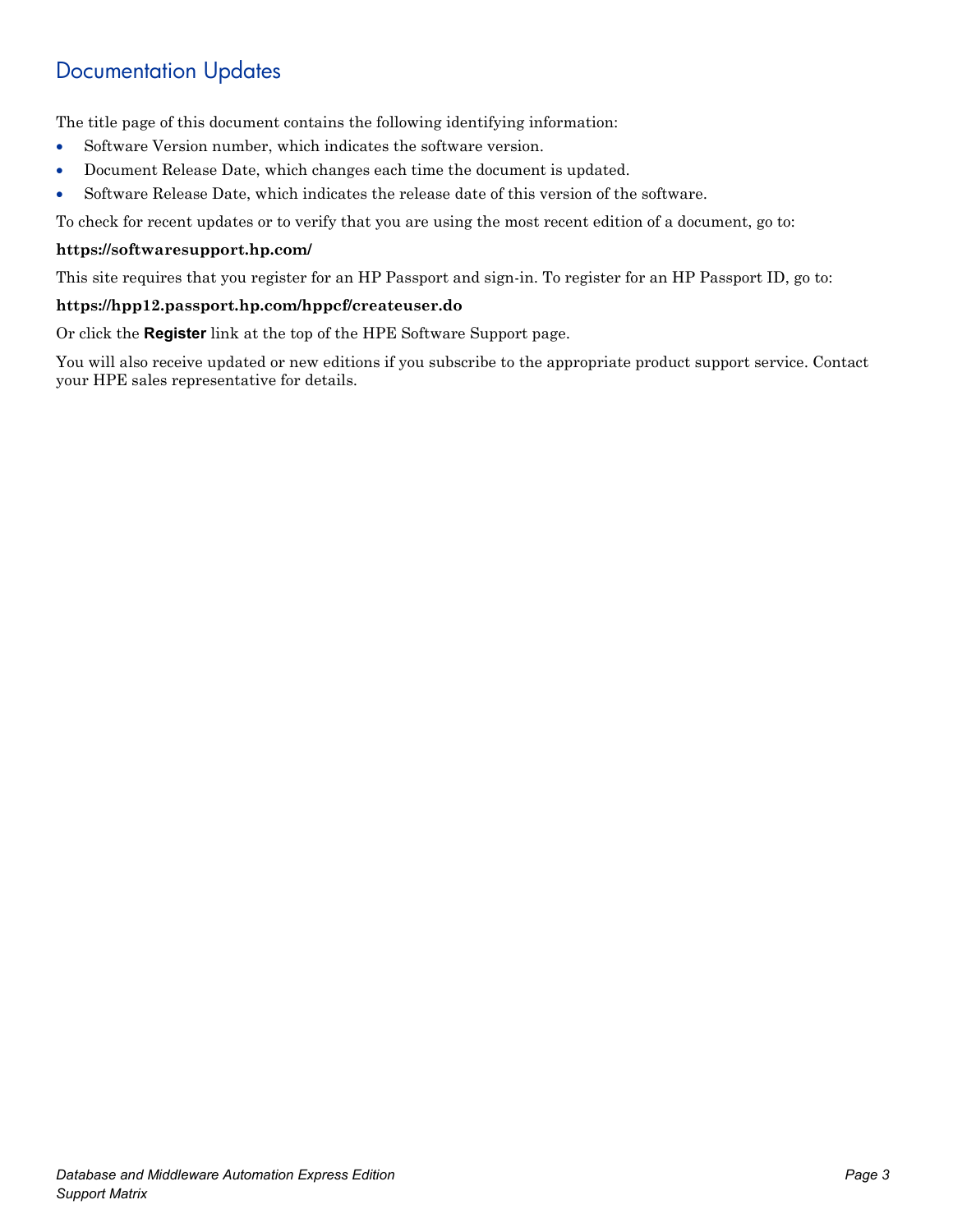# Support

Visit the HPE Software Support web site at:

#### **<https://softwaresupport.hp.com/>**

This web site provides contact information and details about the products, services, and support that HPE Software offers.

HPE Software online support provides customer self-solve capabilities. It provides a fast and efficient way to access interactive technical support tools needed to manage your business. As a valued support customer, you can benefit by using the support web site to:

- Search for knowledge documents of interest
- Submit and track support cases and enhancement requests
- Download software patches
- Manage support contracts
- Look up HPE support contacts
- Review information about available services
- Enter into discussions with other software customers
- Research and register for software training

Most of the support areas require that you register as an HP Passport user and sign in. Many also require a support contract. To register for an HP Passport ID, go to:

#### **<https://hpp12.passport.hp.com/hppcf/createuser.do>**

To find more information about access levels, go to:

#### **<https://softwaresupport.hp.com/web/softwaresupport/access-levels>**

HPE Software Solutions Now accesses the HPESW Solution and Integration Portal Web site. This site enables you to explore HPE Product Solutions to meet your business needs, includes a full list of Integrations between HPE Products, as well as a listing of ITIL Processes. The URL for this Web site is http://h20230.www2.hp.com/sc/solutions/index.jsp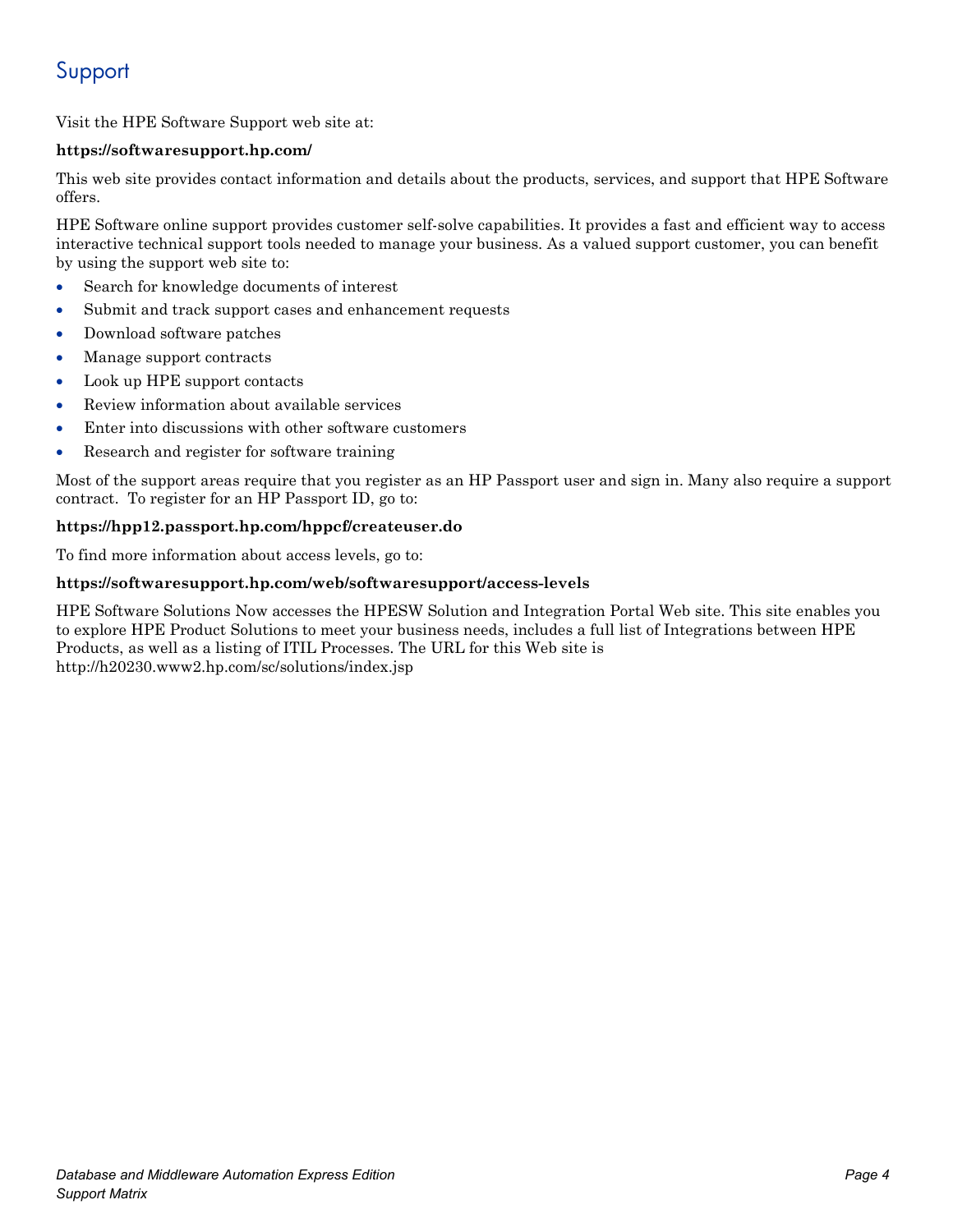### HPE Database and Middleware Automation Express Version 10.50.000.000 Support Matrixes for Flows

The pages that follow provide support matrixes for the HPE DMA Express flows. The matrixes contain the supported products, HPE DMA content packs, HPE DMA flows, and supported platforms for each supported product version.

| <b>Type</b>         | Included items                                                          |  |
|---------------------|-------------------------------------------------------------------------|--|
| Product             | Oracle                                                                  |  |
|                     | <b>SQL Server</b>                                                       |  |
|                     | MySQL                                                                   |  |
|                     | <b>JBoss</b>                                                            |  |
|                     | WebSphere                                                               |  |
|                     | WebLogic                                                                |  |
| <b>Content Pack</b> | <b>DMA Express Database</b>                                             |  |
|                     | <b>DMA Express Middleware</b>                                           |  |
|                     | <b>DMA Express Utilities</b>                                            |  |
| <b>Platform OS</b>  | Linux Platforms: Red Hat Enterprise, SUSE Enterprise, Oracle Enterprise |  |
|                     | Windows                                                                 |  |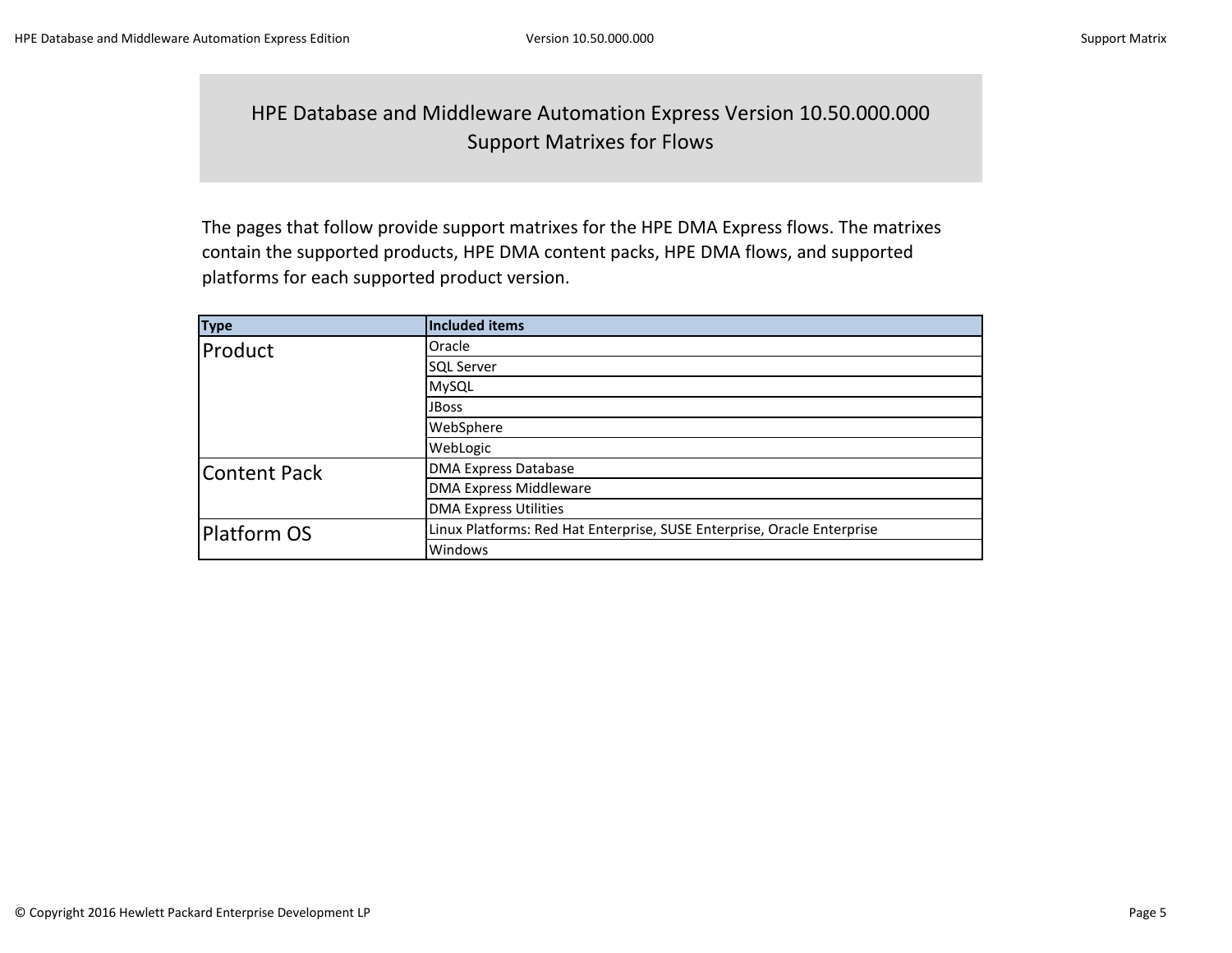| <b>Oracle Database</b>      |                                                   |                        | <b>Red Hat Enterprise Linux</b><br>5, 6, 7<br><b>SUSE Enterprise Linux Server 10,</b><br>11<br>Oracle Linux 5, 6, 7 |
|-----------------------------|---------------------------------------------------|------------------------|---------------------------------------------------------------------------------------------------------------------|
| <b>Content Pack</b>         | <b>Workflow</b>                                   | <b>Oracle 12.1.0.x</b> | <b>Oracle 11.2.0.4</b>                                                                                              |
|                             | Install or Configure ASMLib                       |                        |                                                                                                                     |
|                             | Oracle - Provision or Upgrade Grid Infrastructure |                        |                                                                                                                     |
|                             | Oracle - Provision Database                       |                        |                                                                                                                     |
|                             | Oracle - Provision Pluggable Database             |                        |                                                                                                                     |
| <b>DMA Express Database</b> | Oracle - Drop Database                            |                        |                                                                                                                     |
|                             | Oracle - Start or Stop Database                   |                        |                                                                                                                     |
|                             | Oracle - Provision Database Software              |                        |                                                                                                                     |
|                             | Oracle - Provision Client                         |                        |                                                                                                                     |
|                             | Oracle - SQL Release                              |                        |                                                                                                                     |

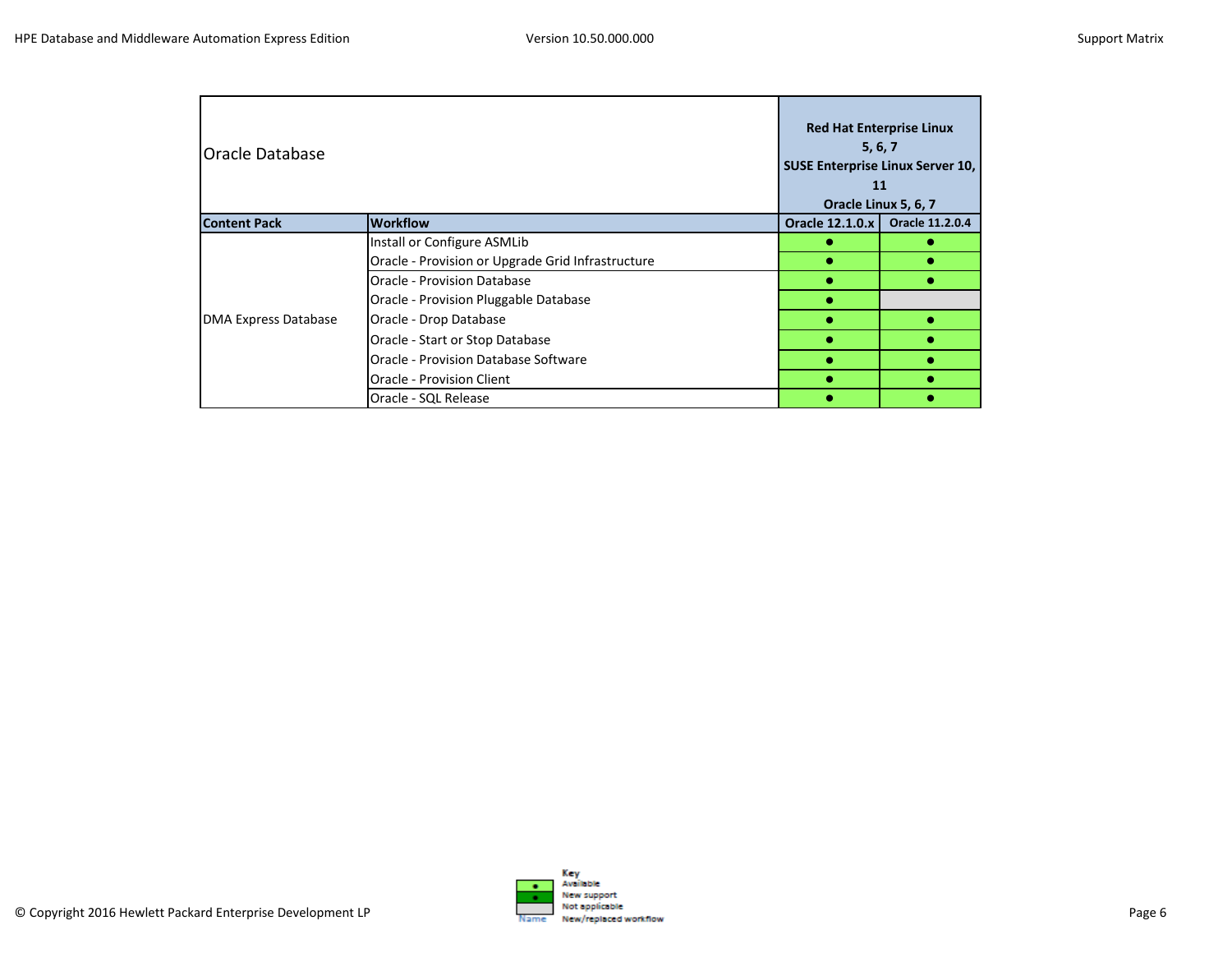| <b>SOL Server</b>                      |                                          |                 | <b>Windows</b><br>2008 R2, 2012, 2012 R2 |
|----------------------------------------|------------------------------------------|-----------------|------------------------------------------|
| <b>Workflow</b><br><b>Content Pack</b> |                                          | <b>SQL 2014</b> | <b>SQL 2012</b>                          |
|                                        | MS SQL - Install Standalone SQL Instance |                 |                                          |
|                                        | MS SQL - Create Database                 |                 |                                          |
| <b>DMA Express Database</b>            | MS SQL - Start or Stop Instance          |                 |                                          |
|                                        | MS SQL - Drop Database                   |                 |                                          |
|                                        | DB Release for SQL Server                |                 |                                          |

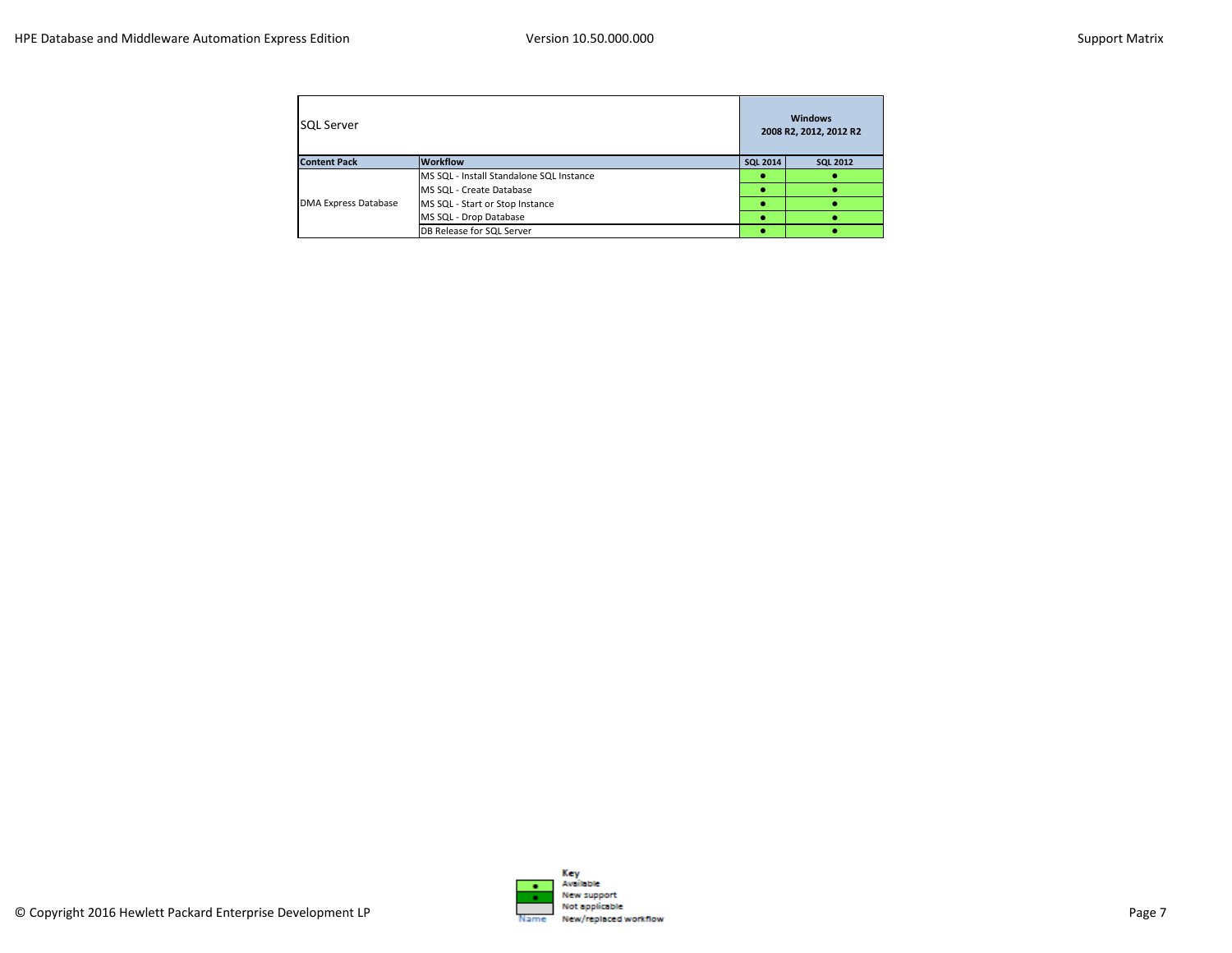| <b>MySQL</b>                |                                | <b>Red Hat Enterprise Linux</b><br>5, 6, 7<br><b>SUSE Enterprise Linux Server</b><br>10, 11<br><b>Oracle Enterprise Linux</b><br>5, 6, 7 |
|-----------------------------|--------------------------------|------------------------------------------------------------------------------------------------------------------------------------------|
| <b>Content Pack</b>         | <b>Workflow</b>                | MySQL 5.6                                                                                                                                |
|                             | MySQL - Create Database        |                                                                                                                                          |
|                             | MySQL - Drop Database          |                                                                                                                                          |
| <b>DMA Express Database</b> | MySQL - Install Instance       |                                                                                                                                          |
|                             | MySQL - Start or Stop Database |                                                                                                                                          |

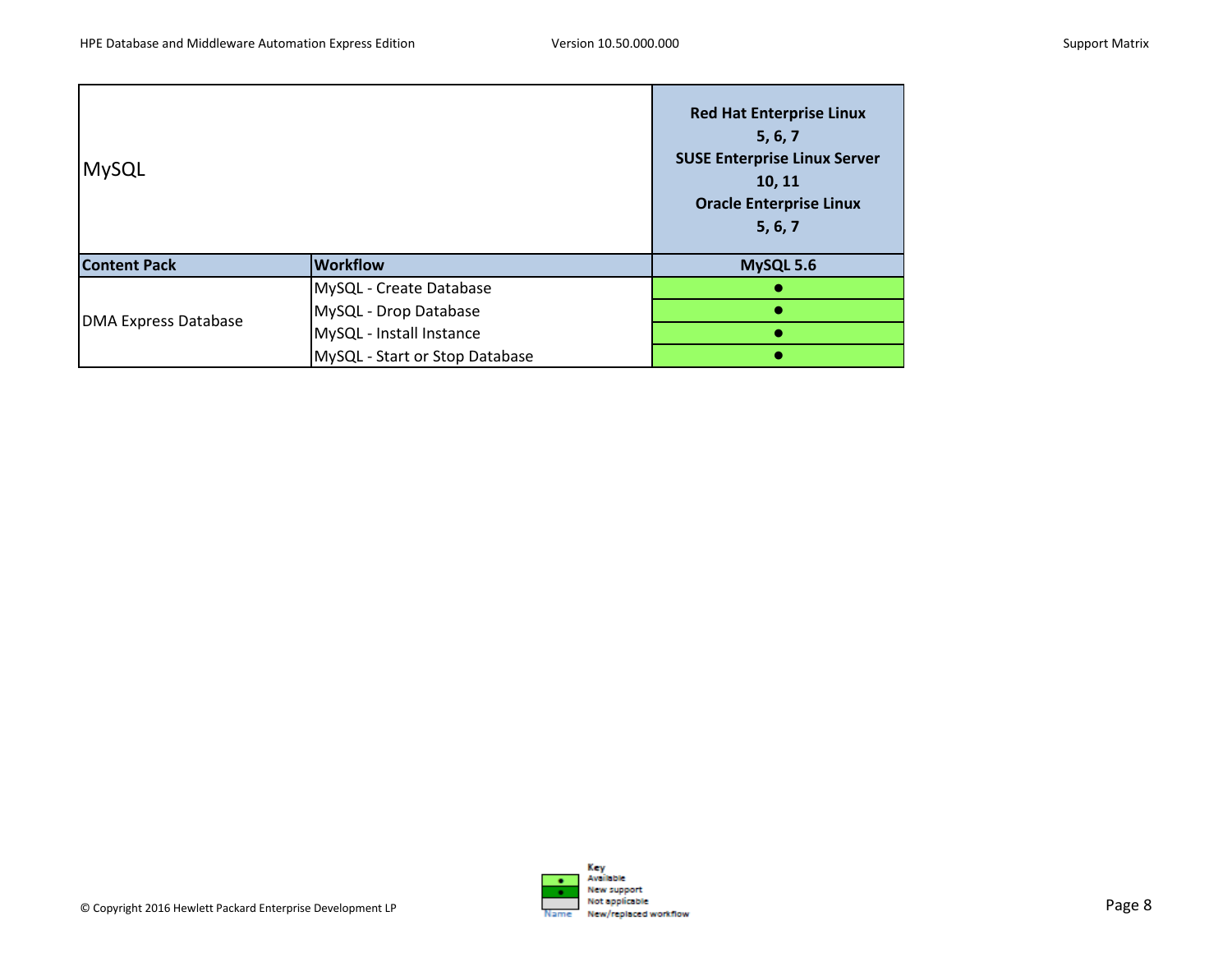|                               |                      |            | <b>Red Hat</b>                          |
|-------------------------------|----------------------|------------|-----------------------------------------|
|                               |                      |            | <b>Enterprise Linux</b>                 |
|                               |                      |            | 5, 6, 7                                 |
| <b>JBoss</b>                  |                      |            | <b>SUSE Enterprise Linux Server 10,</b> |
|                               |                      |            | 11                                      |
|                               |                      |            | <b>Oracle Linux</b>                     |
|                               |                      |            | 5, 6, 7                                 |
| <b>Content Pack</b>           | <b>Workflow</b>      | <b>EAP</b> | WildFly <sup>#</sup>                    |
| <b>DMA Express Middleware</b> | JBoss - Code Release |            |                                         |

\* EAP - JBoss EAP 6.x

# WildFly - JBoss WildFly 8.x, 9.x.Alpha1

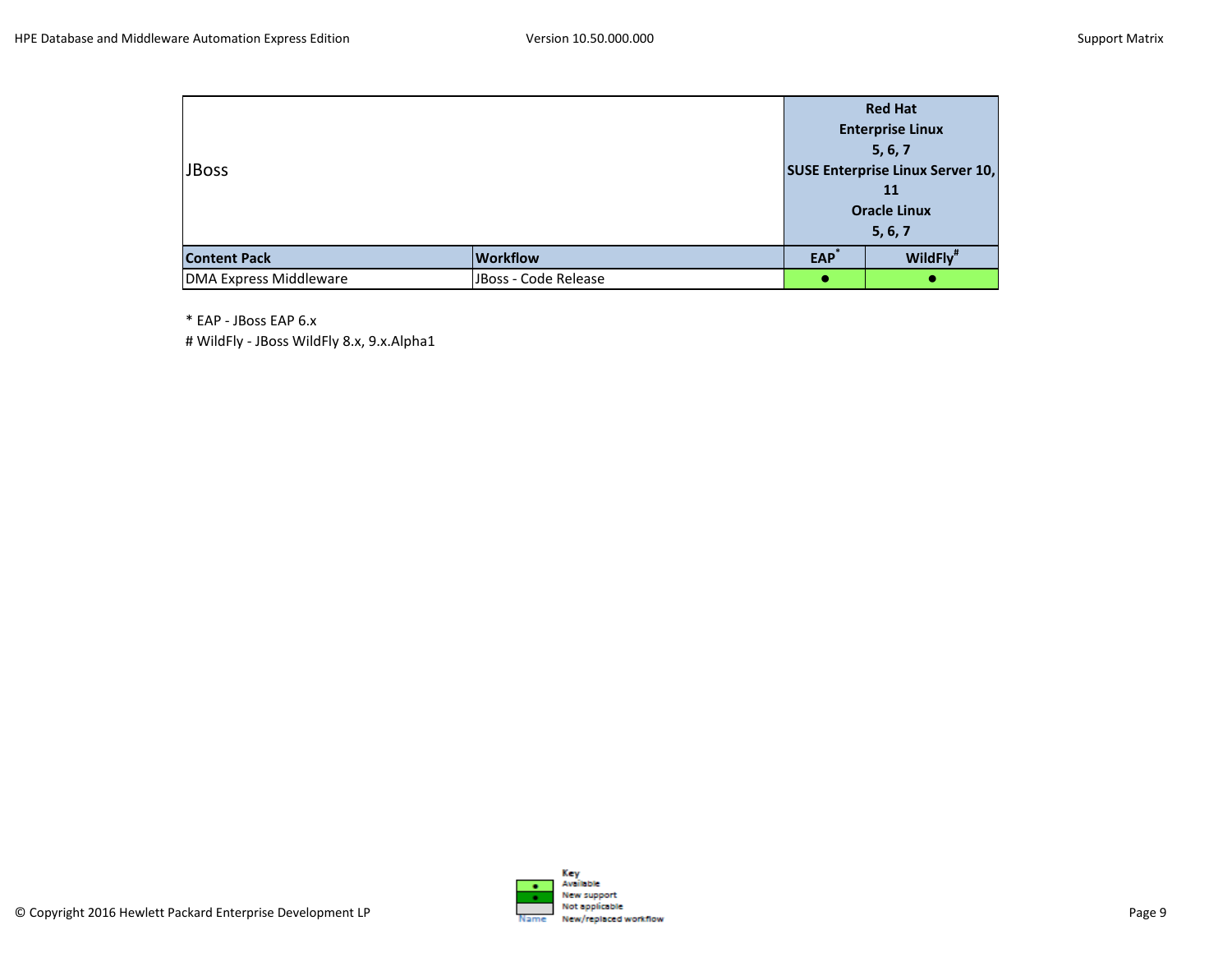| WebSphere                     |                          | <b>Red Hat</b><br><b>Enterprise Linux</b><br>5, 6, 7<br><b>SUSE Enterprise Linux Server 10,</b><br>11<br><b>Oracle Linux</b> |         |
|-------------------------------|--------------------------|------------------------------------------------------------------------------------------------------------------------------|---------|
|                               |                          |                                                                                                                              | 5, 6, 7 |
| <b>Content Pack</b>           | <b>Workflow</b>          | 8.5                                                                                                                          |         |
| <b>DMA Express Middleware</b> | WebSphere - Code Release |                                                                                                                              |         |

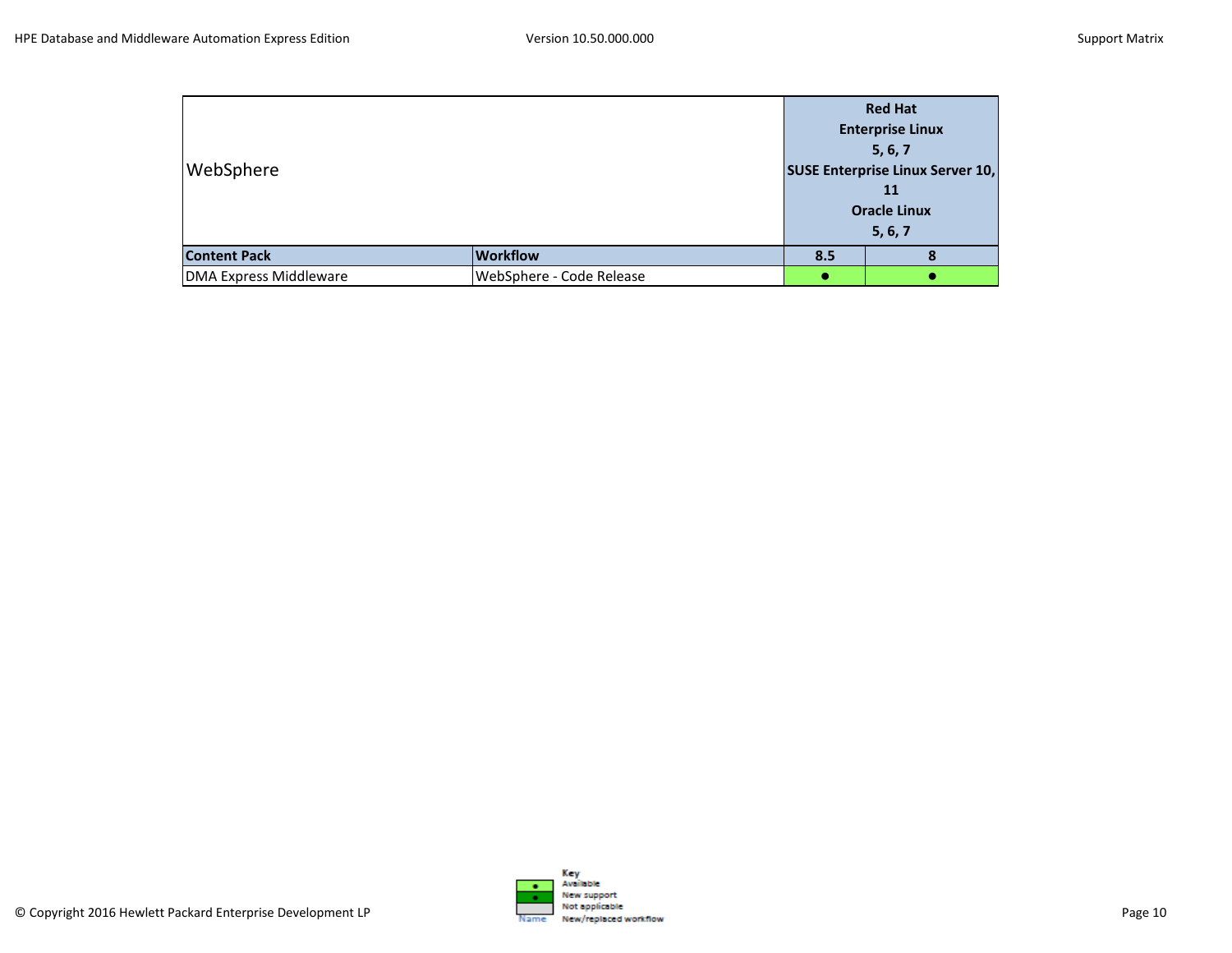| WebLogic               |                         | <b>Red Hat Enterprise Linux</b><br>5, 6, 7<br><b>SUSE Enterprise Linux Server</b><br>10, 11<br><b>Oracle Enterprise Linux</b><br>5, 6, 7 |     |     | <b>Windows</b><br>2008 R <sub>2</sub> | <b>Windows</b><br>2012 R <sub>2</sub> |     |
|------------------------|-------------------------|------------------------------------------------------------------------------------------------------------------------------------------|-----|-----|---------------------------------------|---------------------------------------|-----|
| <b>Content Pack</b>    | <b>Workflow</b>         | 11G                                                                                                                                      | 12C | 11G | <b>12C</b>                            | 11G                                   | 12C |
| DMA Express Middleware | WebLogic - Code Release |                                                                                                                                          |     |     |                                       |                                       |     |

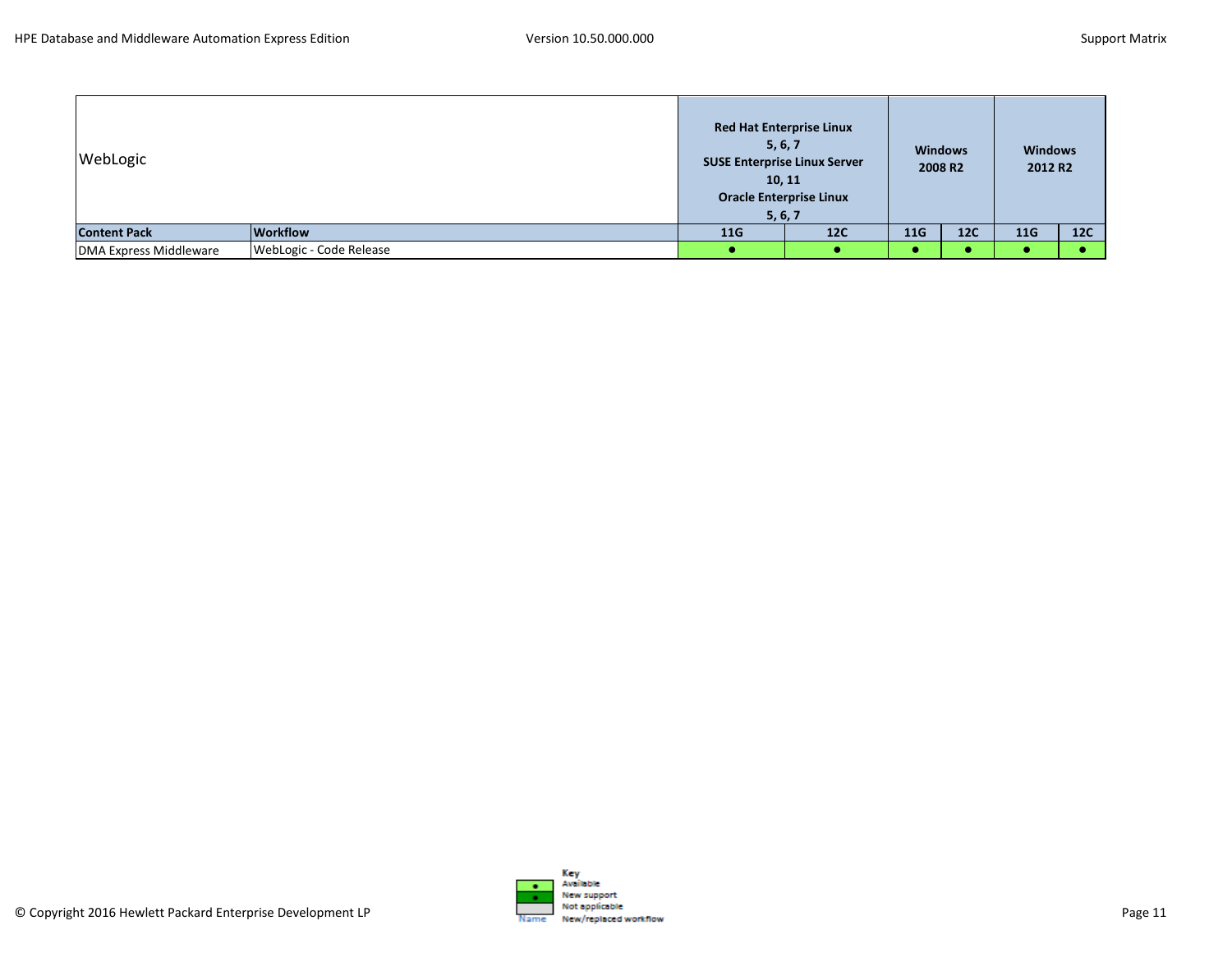## HPE Database and Middleware Automation Express Version 10.50.000.000 Required Platform Infrastructure

| Platform Infrastructure | Product                            | <b>Version</b>  |
|-------------------------|------------------------------------|-----------------|
| Orchestration tool      | <b>HP Operations Orchestration</b> | 10.20 and later |